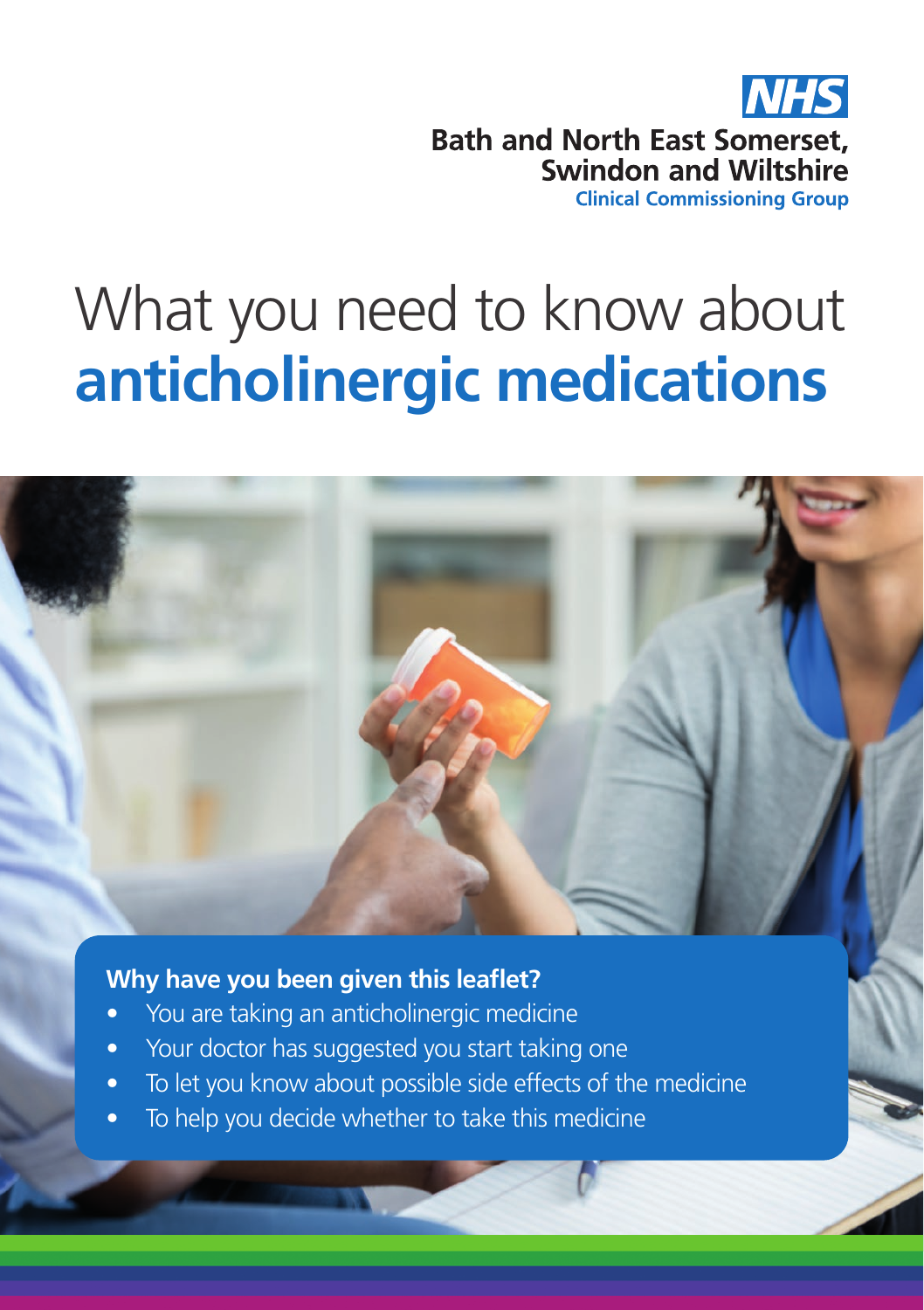#### **What are anticholinergic medications?**

Some medications work by blocking a chemical in your body called acetylcholine so they are referred to as anticholinergic.

Acetylcholine is used in many parts of your body and helps you stay alert, keep a steady heart rate, breathe, digest food, sweat and empty your bladder. When you take an anticholinergic medication, it acts on many parts of your body at the same time.

## **Anticholinergic medicines can be prescribed as:**

- Bladder control medications e.g. oxybutynin, tolterodine, solifenacin, trospium
- Allergy medications e.g. chlorphenamine (Piriton), hydroxyzine
- Antidepressants e.g. paroxetine, amitriptyline
- Medication for nerve pain e.g. amitriptyline, nortriptyline
- Non-prescription sleeping tablets e.g. diphenhydramine (Nytol, Sleepeaze, NightAid), promethazine, (Phenergan, Sominex, Night Nurse).

Show this leaflet to your doctor, pharmacist or nurse and ask if any of the medicines you take have these effects.

## **Are there any side effects and what are my risks?**

You can get side effects when you take anticholinergic medicine, and some factors increase your risk of experiencing them. These include:

- You are taking higher doses
- You take the medicine for a long time
- You are taking more than one anticholinergic medication
- You are older.

As we get older, our liver and kidneys aren't able to process medications as well, so we become more sensitive to them.

Also, many older adults have more than one health condition and may take many medications, including one or more anticholinergics. The more medications a person takes, the more likely it is that he or she will have unwanted side effects.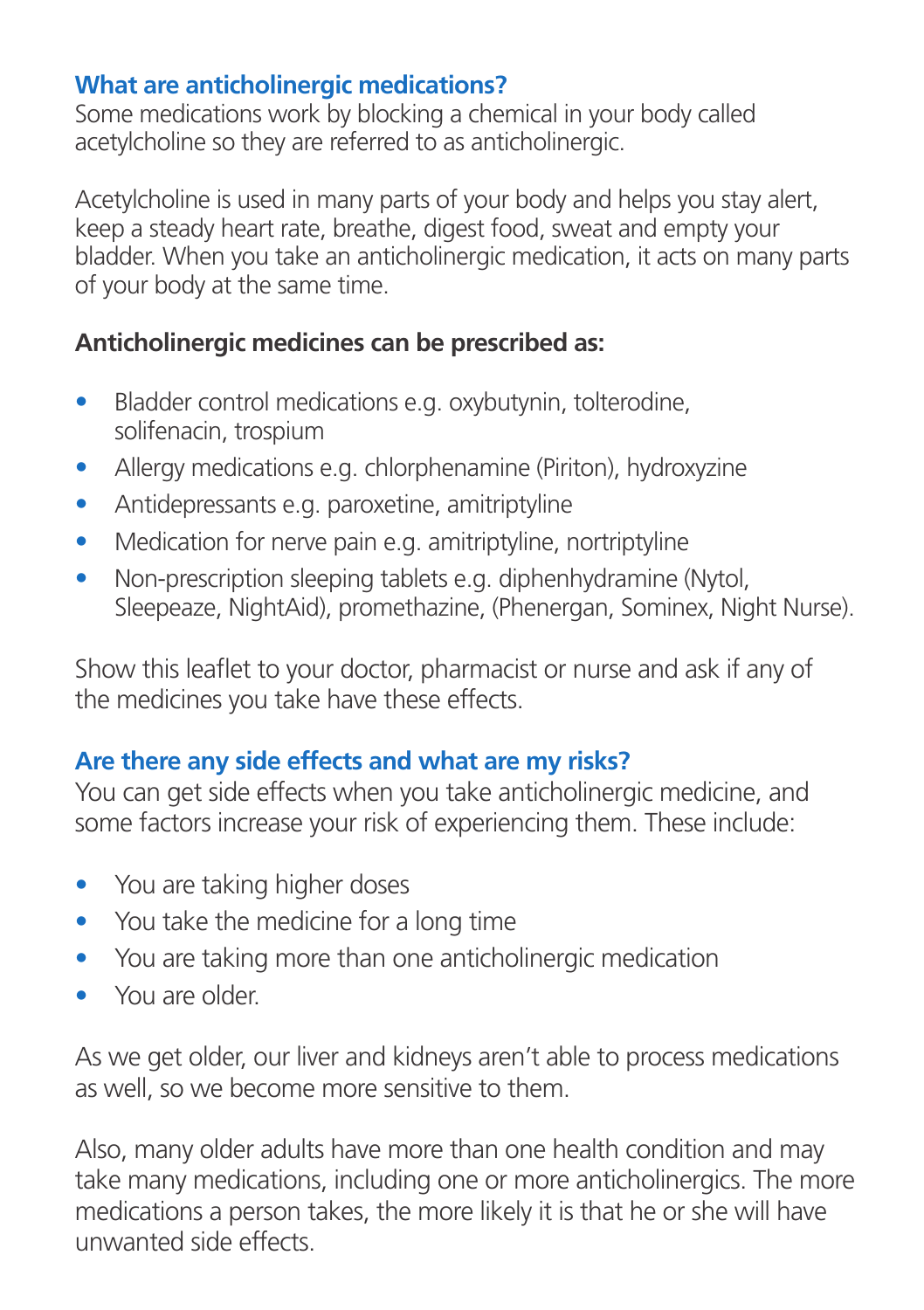#### **Do anticholinergic medications increase the risk of dementia?**

In the last few years studies have suggested that older adults who use anticholinergic medications for a long time, or at higher doses, may have a higher risk of dementia.

Research has not proven that anticholinergic drugs cause dementia, but it does suggest that older adults should limit the number of anticholinergic medications they take and use the lowest dose for the shortest length of time.

#### **What are the possible side effects from anticholinergic medications?**

When you take an anticholinergic medication, it can act on many different parts of your body at the same time.



You and your doctor or other healthcare provider might decide together that the benefits of using these treatments outweigh the potential risks.